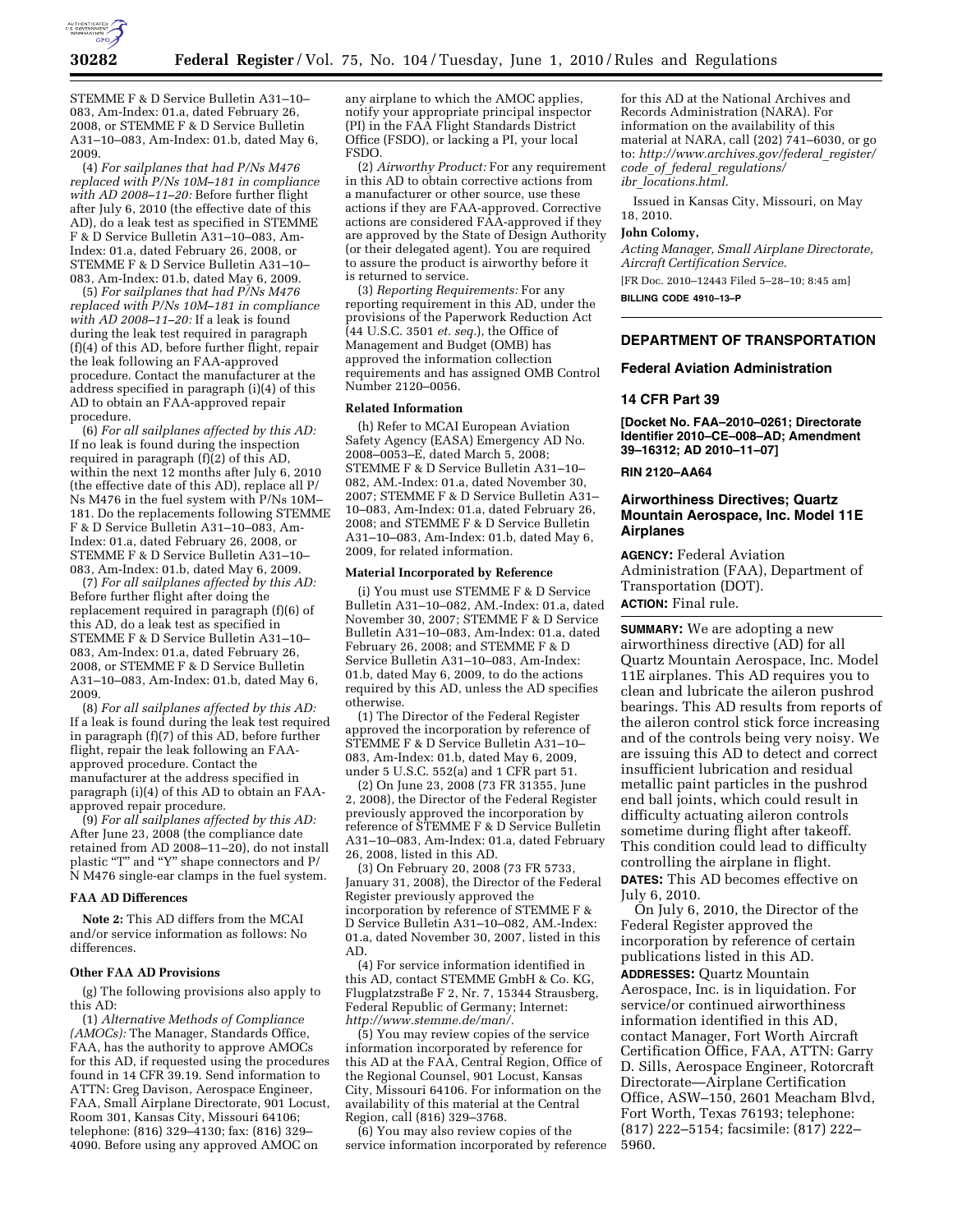To view the AD docket, go to U.S. Department of Transportation, Docket Operations, M–30, West Building Ground Floor, Room W12–140, 1200 New Jersey Avenue, SE., Washington, DC 20590, or on the Internet at *http:// www.regulations.gov.* The docket number is FAA–2010–0261; Directorate Identifier 2010–CE–008–AD.

**FOR FURTHER INFORMATION CONTACT:**  Garry D. Sills, Aerospace Engineer, Rotorcraft Directorate—Airplane Certification Office, ASW–150, 2601 Meacham Blvd, Fort Worth, Texas 76193; telephone: (817) 222–5154; facsimile: (817) 222–5960.

# **SUPPLEMENTARY INFORMATION:**

# **Discussion**

On March 9, 2010, we issued a proposal to amend part 39 of the Federal Aviation Regulations (14 CFR part 39) to include an AD that would apply to all Quartz Mountain Aerospace, Inc. Model 11E airplanes. This proposal was published in the **Federal Register** as a notice of proposed rulemaking (NPRM) on March 16, 2010 (75 FR 12468). The NPRM proposed to require you to clean and lubricate the aileron pushrod bearings.

# **Comments**

We provided the public the opportunity to participate in developing this AD. We received no comments on the proposal or on the determination of the cost to the public.

### **Conclusion**

We have carefully reviewed the available data and determined that air safety and the public interest require adopting the AD as proposed except for minor editorial corrections. We have determined that these minor corrections:

• Are consistent with the intent that was proposed in the NPRM for correcting the unsafe condition; and

• Do not add any additional burden upon the public than was already proposed in the NPRM.

#### **Costs of Compliance**

We estimate that this proposed AD would affect 12 airplanes in the U.S. registry.

We estimate the following costs to do the proposed cleaning and lubrication:

| Labor cost | Parts cost | Total cost<br>per airplane | Total cost<br>on U.S. op-<br>erators |
|------------|------------|----------------------------|--------------------------------------|
|            | \$10       | \$95                       | \$1,140                              |

### **Authority for This Rulemaking**

Title 49 of the United States Code specifies the FAA's authority to issue rules on aviation safety. Subtitle I, section 106 describes the authority of the FAA Administrator. Subtitle VII, Aviation Programs, describes in more detail the scope of the agency's authority.

We are issuing this rulemaking under the authority described in subtitle VII, part A, subpart III, section 44701, "General requirements." Under that section, Congress charges the FAA with promoting safe flight of civil aircraft in air commerce by prescribing regulations for practices, methods, and procedures the Administrator finds necessary for safety in air commerce. This regulation is within the scope of that authority because it addresses an unsafe condition that is likely to exist or develop on products identified in this AD.

# **Regulatory Findings**

We have determined that this AD will not have federalism implications under Executive Order 13132. This AD will not have a substantial direct effect on the States, on the relationship between the national government and the States, or on the distribution of power and responsibilities among the various levels of government.

For the reasons discussed above, I certify that this AD:

1. Is not a ''significant regulatory action'' under Executive Order 12866;

2. Is not a ''significant rule'' under the DOT Regulatory Policies and Procedures (44 FR 11034, February 26, 1979); and

3. Will not have a significant economic impact, positive or negative, on a substantial number of small entities under the criteria of the Regulatory Flexibility Act.

We prepared a summary of the costs to comply with this AD (and other information as included in the Regulatory Evaluation) and placed it in the AD Docket. You may get a copy of this summary by sending a request to us at the address listed under **ADDRESSES**. Include ''Docket No. FAA–2010–0261; Directorate Identifier 2010–CE–008–AD'' in your request.

# **List of Subjects in 14 CFR Part 39**

Air transportation, Aircraft, Aviation safety, Incorporation by reference, Safety.

# **Adoption of the Amendment**

■ Accordingly, under the authority delegated to me by the Administrator, the Federal Aviation Administration amends part 39 of the Federal Aviation Regulations (14 CFR part 39) as follows:

# **PART 39—AIRWORTHINESS DIRECTIVES**

■ 1. The authority citation for part 39 continues to read as follows:

**Authority:** 49 U.S.C. 106(g), 40113, 44701.

# **§ 39.13 [Amended]**

■ 2. FAA amends § 39.13 by adding the following new AD:

#### **2010–11–07 Quartz Mountain Aerospace,**

**Inc.:** Amendment 39–16312; Docket No. FAA–2010–0261; Directorate Identifier 2010–CE–008–AD.

#### **Effective Date**

(a) This AD becomes effective on July 6, 2010.

### **Affected ADs**

(b) None.

# **Applicability**

(c) This AD applies to Model 11E airplanes, all serial numbers, that are certificated in any category.

#### **Subject**

(d) Air Transport Association of America (ATA) Code 27: Flight Controls.

#### **Unsafe Condition**

(e) This AD results from reports of the aileron control stick force increasing and of the controls being very noisy. We are issuing this AD to detect and correct insufficient lubrication and residual metallic paint particles in the rod end ball joints, which could result in difficulty actuating aileron controls sometime during flight after takeoff. This failure could lead to difficulty controlling the airplane in flight.

# **Compliance**

(f) To address this problem, you must do the following, unless already done: